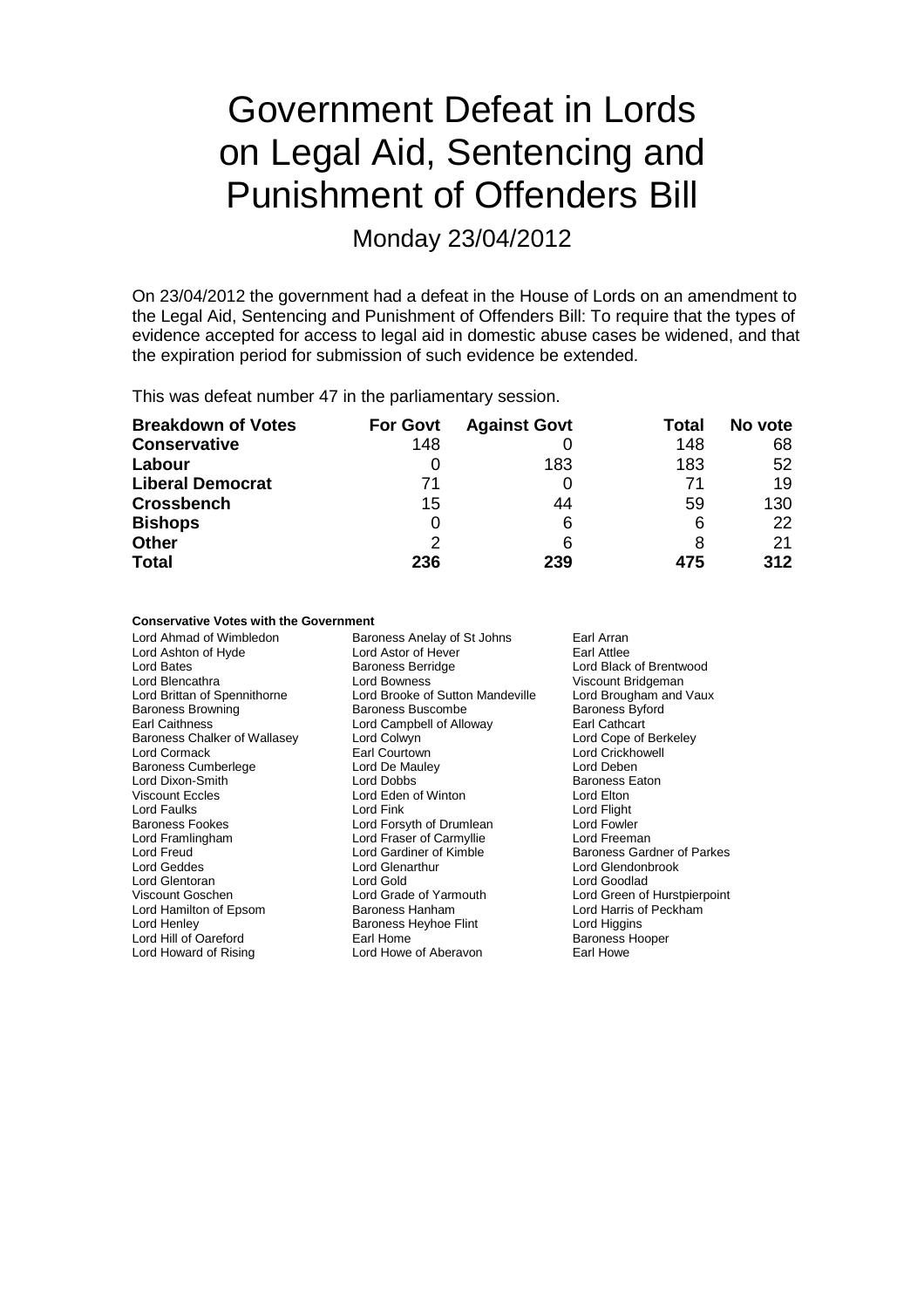Lord MacLaurin of Knebworth Lord Magan of Castletown<br>Lord Marland Lord Marlesford Baroness Neville-Jones<br>
Lord Northbrook Baroness Newlove<br>
Lord Northbrook Baroness Newlove Lord Ryder of Wensum Lord Sanderson of Bowden<br>
Baroness Seccombe Carl Selborne Baroness Shephard of Northwold Lord Skelmersd<br>Baroness Stedman-Scott Lord Stewartby Viscount Younger of Leckie

Lord Howell of Guildford Lord Hunt of Wirral Lord Howell of Guildford<br>
Lord Jenkin of Roding **Collage Baroness** Jenkin of Kennington Lord King of Bridgwater Exaroness Jenkin of Kennington Lord King of Bridgwate<br>
Lord Lang of Monkton Lord Lawson of Blaby Lord Lamont of Lerwick Lord Lang of Monkton Lord Lawson<br>
Lord Lexden Lord Lang of Monkton Lord Lingfield<br>
Lord Lexden Lord Lingfield Lord Lexden **Earl Lindsay** Earl Lindsay Cord Lingfield Lord Lingfield Lord Lingfield Lord Luke Cord Luke Cord Luke Earl Liverpool **Earl Liverpool** Marquess of Lothian **Lord Luke**<br>
Lord Lord MacGregor of Pulham Market 
Lord Mackay of Clashfern Lord Lyell Lord MacGregor of Pulham Market Lord Mackay of Clashed Lord Mackay c<br>Lord MacLaurin of Knebworth Lord Magan of Castletown Lord Mancroft Lord Marland Lord Marlesford Lord Mayhew of Twysden<br>
Lord McColl of Dulwich Lord Montagu of Beaulieu<br>
Lord Montrose Coreal Lord Montagu of Beaulieu<br>
Lord McColl of Montrose Lord Montagu of Beaulieu Duke of Montagu of Beaulieu Duke of Mont<br>Baroness Morris of Bolton Duck Durd Naseby Lord Moore of Lower Marsh **Baroness Morris of Bolton** Lord Naseby<br>Baroness Neville-Jones **Baroness Newlove** Baroness Noakes Lord Norton of Louth **Baroness O'Cathain**<br>
Lord Palumbo<br>
Lord Patten Baroness Oppenheim-Barnes Lord Palumbo<br>
Baroness Perry of Southwark Lord Popat Corporation Communication Baroness Rawlings Baroness Perry of Southwark Lord Popat Lord Renton of Mount Harry Baroness Rawlings Rawlings Rawlings Rawlings R<br>Lord Renton of Mount Harry Lord Ribeiro Lord Reay Lord Renton of Mount Harry Lord Ribeiro Lord Risby **Lord Roberts of Conwy** Lord Rotherwick Lord Rotherwick<br>
Lord Ryder of Wensum Lord Sanderson of Bowden Lord Sassoon Baroness Seccombe **Earl Selborne** Earl Selborne Lord Selkirk of Douglas<br>
Lord Selsdon<br>
Lord Sheikh Baroness Sharples **Lord Sheikh**<br>
Lord Skelmersdale Lord Spicer Baroness Stedman-Scott **Lord Stewartby** Baroness Stowell of Beeston<br>
Lord Strathclyde **Baroness**<br>
Lord Trefgarne Lord Strathclyde Lord Taylor of Holbeach Lord Trefgarne<br>
Lord Trimble Lord True Lord True Lord Tugendha Lord Trimble Lord True Lord Tugendhat Baroness Verma Lord Wade of Chorlton<br>
Raroness Warsi Lord Wasserman Lord Wakeham Baroness Warsi Lord Wasserman Baroness Wheatcroft

**Conservative Votes against the Government**

**-**

#### **Labour Votes with the Government**

**-**

**Labour Votes against the Government** Baroness Adams of Craigielea Lord Adonis Lord Adonis Lord Ahmed<br>Baroness Andrews Baroness Armstrong of Hill Top Lord Bach Baroness Andrews **Baroness Armstrong of Hill Top**<br>Baroness Bakewell **Baroness** Lord Barnett Baroness Bakewell **Lord Barnett** Lord Barnett **Lord Baroness Bakewell**<br>
Lord Berkeley **Lord Barnett** Lord Baroness Billingham Lord Berkeley Lord Bhattacharyya Baroness Billingham Lord Bhattacharyya Baroness Billingham Baroness Billingham<br>Lord Bilston Baroness Blackstone Baroness Blood Lord Boateng Entertainment Cord Borrie<br>
Lord Bragg<br>
Lord Brennan Lord Bragg 
Lord Brennan 
Lord Brooke of Alverthorpe<br>
Lord Brookman

Lord Brookman

Lord Brookman

Lord Brookman

Lord Brookman

Lord Brookman

Lord Brookman

Lord Brookman

Lord Brookman Lord Brookman **Lord Brookman** Lord Browne Lord Campbell-Savours<br>
Lord Carter of Coles **Lord Christopher** Lord Chark of Windermer Lord Carter of Coles<br>
Lord Clark of Windermere<br>
Lord Clinton-Davis<br>
Baroness Cohen of Pimlico<br>
Lord Collins of Highbury Lord Clinton-Davis **Baroness Cohen of Pimlico**<br>Baroness Corston **Baroness Crawley** Baroness Corston Baroness Crawley<br>
Lord Davies of Stamford Lord Davies of Oldham Lord Donoughue Baroness I<br>
Lord Dubs<br>
Lord Plubs Lord Dubs Temple Guiting<br>
Lord Evans of Parkside Lord Elder Lord Falconer of Thoroton Baroness Farrington of Ribblet Lord Faulkner of Worcester Lord Filkin Lord Fulkin Baroness Ford<br>
Lord Foster of Bishop Auckland Lord Foulkes of Cumnock Baroness Gale Lord Foster of Bishop Auckland Lord Foulkes of Cumnock Baroness Gale<br>
Lord Gavron Bishop Auckland Baroness Gibson of Market Rasen Lord Giddens Lord Gavron **Carolic Communist Constructs Baroness Gibson of Market Rasen** Lord Giddens<br>Lord Glasman **Baroness Golding** Lord Goldsmith Lord Glasman Baroness Golding<br>
Lord Gordon of Strathblane Baroness Goudie Lord Gordon of Strathblane **Baroness Goudie** Baroness Gould of Potternewton<br>
Lord Grabiner **Baroness Gould of Potternewton**<br>
Lord Grabiner
Baroness Gould of Potternewton Lord Griffiths of Burry Port

Example Baroness Blackstone<br>
Lord Borrie<br>
Lord Bradley Lord Dixon **Disk Communist Communist Communist Communist Communist Communist Communist Communist Communist Communist Communist Communist Communist Communist Communist Communist Communist Communist Communist Communist Commu** Lord Falconer of Thoroton **Baroness Farrington of Ribbleton**<br> **Baroness Ford** Baroness Ford Lord Graham of Edmonton Lord Grenfell<br>Lord Grocott Lord Grenchi

Express Corston and Baroness Crawley Exercise of Oldham Baroness Crawley Lord Davies of Coity<br>
Lord Davies of Stamford Lord Davies of Oldham Baroness Dean of Thornton-le-Fylde<br>
Lord Dean Baroness Dean of Thornton-le-Fylde<br>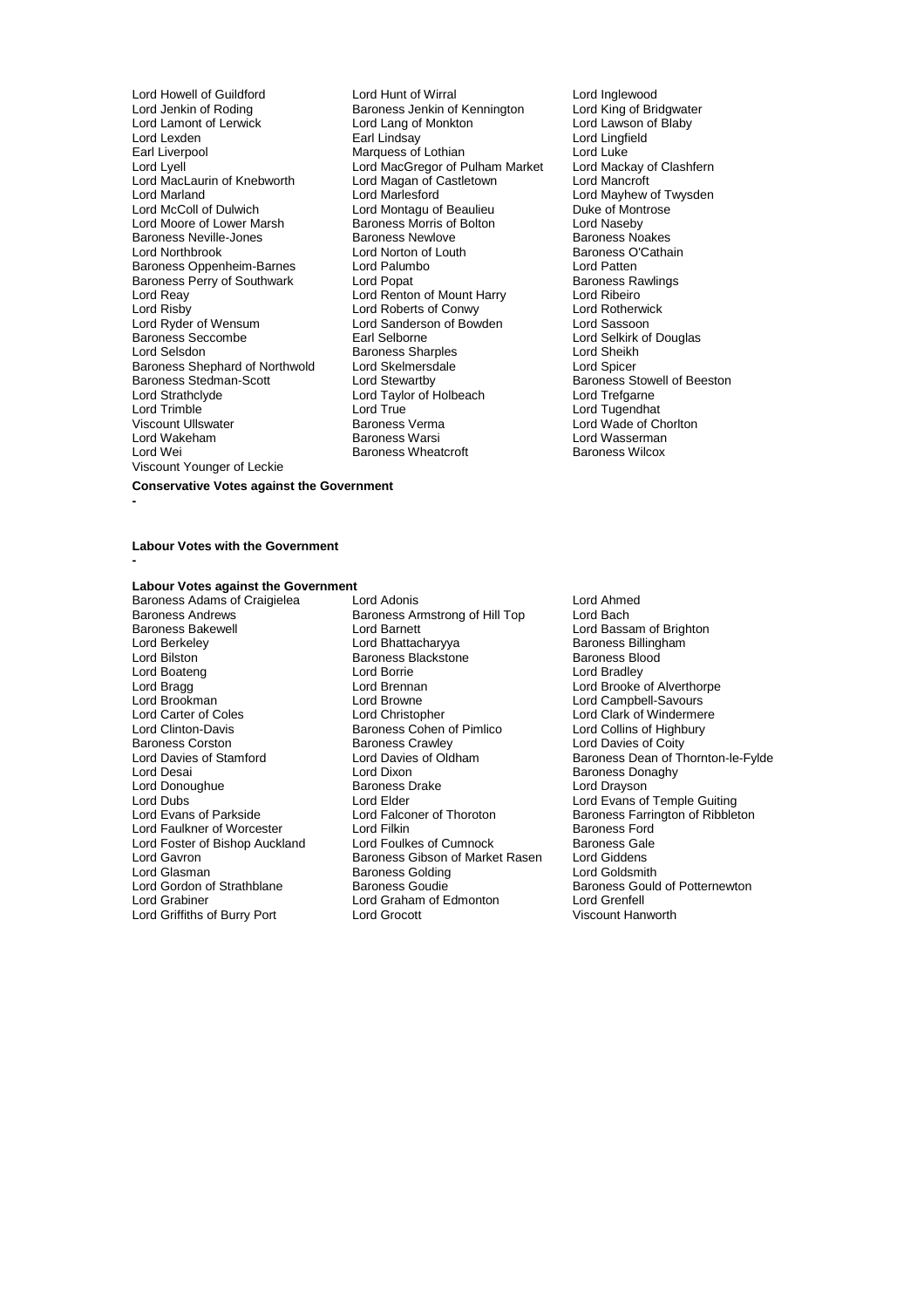Lord Haworth **Baroness Hayter of Kentish Town** Baroness Healy of Primrose Hill<br>Baroness Henig Baroness Hilton of Eggardon Baroness Hollis of Heigham Lord Howarth of Newport **Baroness Howells of St Davids** Lord Howie of Troon<br>
Lord Hoyle **Communist Communist Communist Communist Communist Communist Lord Hughes of Woodside** Lord Hoyle<br>
Lord Hunt of Kings Heath<br>
Lord Irvine of Lairg<br>
Lord Hunt of Kings Heath<br>
Lord Irvine of Lairg Baroness Jay of Paddington Lord Joffe Contract and Baroness Jay of Paddington Lord Jordan Lord Judd Lord Jones Lord Jordan Lord Judd Lord Kennedy of Southwark Baroness Kennedy of The Shaws Lord Kestenbaum<br>
Lord King of West Bromwich Baroness Kinnock of Holyhead Lord Kinnock Lord King of West Bromwich Baroness Kinnock of Holyhead Lord Kinnock Lord Knight of Weymouth Lord Layard Lord Catalogue<br>
Lord Levy Baroness Liddell of Coatdyke Lord Liddle Lord Levy **Example 2** Exercise Baroness Liddell of Coatdyke Lord Liddle<br>
Lord Lipsey **Baroness Lister of Burtersett** Lord Lympne Lord Lipsey **Baroness Lister of Burtersett** Lord Lympne<br>Lord Macdonald of Tradeston Lord Mackenzie of Framwellgate Baroness Mallalieu Baroness Massey of Darwen Lord Maxton Lord Mexton Lord McAvoy<br>
Lord McFall of Alcluith Lord McKenzie of Luton Baroness McIntosh of Hudnall Lord McKenzie of Luton Lord McFall of Alcluith Baroness McIntosh of Hudnall<br>
Lord Mitchell<br>
Lord Monks Lord Mitchell<br>
Baroness Morgan of Ely **Exercise Controls Control** Lord Moonie<br>
Baroness Morgan of Huyton Lord Morris of Aberavon Baroness Morris of Yardley Lord Morris Lord Morris Corp.<br>Lord Myners Lord Myners **Communist Communist Communist Communist Communist Communist Communist Communist Communist Communist Communist Communist Communist Communist Communist Communist Communist Communist Communist Communist Communist** Lord Parekh Lord Patel of Blackburn<br>
Lord Peston Lord Peter Lord Ponsonby of Shulbrede Lord Prescott **Baroness Provide Lord Prescott** Baroness Provide Baroness Provide Baroness Quin Lord Puttnam Baroness Quin Lord Radice Baroness Ramsay of Cartvale Lord Rea Lord Rea Lord Cardowan Baroness Rendell of Babergh Lord Richard Lord Rishard Lord Rosser<br>
Lord Rowlands Corp Baroness Royall of Blaisdon Lord Sawyer Baroness Scotland of Asthal Lord Sewel<br>
Baroness Sherlock Lord Sheldon Ulscount Simon Baroness Smith of Basildon Lord Soley Lord Soley Lord Stevenson of Balmacara-<br>Baroness Symons of Vernham Dean Lord Taylor of Blackburn Baroness Taylor of Bolton Baroness Symons of Vernham Dean Lord Taylor of Blackburn Baroness Ta<br>Lord Temple-Morris Baroness Thornton Baroness Thornton Lord Touhig Lord Temple-Morris **Baroness Thornton Lord Triesman**<br>
Lord Triesman<br>
Lord Tunnicliffe Lord Triesman **Lord Tunnicliffe** Lord Turnberg<br>
Baroness Turner of Camden **Baroness Wall of New Barnet** Lord Warner Baroness Warwick of Undercliffe Lord West of Baroness Whitaker baroness Wheeler Baroness Whitaker Lord Whitty Lord Williams of Elvel Lord Wills Lord Winston Lord Wood of Anfield

Lord Harris of Haringey **Lord Hart of Chilton Cord Haskel**<br>Lord Haworth **Cord Haskel** Baroness Hayter of Kentish Town Baroness He Baroness Hilton of Eggardon<br>Baroness Hollis of Grandon Baroness Hollis of Heigham<br>Baroness Howells of St Davids Lord Howie of Troon Lord Irvine of Lairg<br>
Lord Joffe **Heath Lord Investigation**<br>
Baroness Jones of Whitchurch Lord Mackenzie of Framwellgate Baroness Mallalieus<br>Lord Maxton Lord McAvoy Baroness Morgan of Huyton Lord Morris of Aberavon<br>
Lord Morris of Handsworth Lord Morris of Manchester Baroness Pitkeathley **Lord Plant of Highfield**<br>
Lord Prescott **Baroness Prosser** Lord Rowlands Baroness Royall of Blaisdon Lord Sawyer Viscount Simon Baroness Smith of Gilmorehill<br>
Lord Soley **Baroness Smith of Gilmorehill**<br>
Lord Soley **Baroness Smith of Balmacara** Baroness Wall of New Barnet Lord Warner Lord West of Spithead Baroness Wheeler

## **Liberal Democrat Votes with the Government**

Lord Ashdown of Norton-sub-Hamdon Baroness Barker Baroness Bengaroness Benjamin Baroness Benjamin Baroness Benjamin<br>Baroness Bonham-Carter of Yarnbury Baroness Brinton Baroness Bonhamett Baroness Bonham-Carter of Yarnbury Baroness Brinton Lord Burnett Lord Cartile of Berriew Lord Chidgey Lord Clement-Jones Lord Carlile of Berriew Lord Chidgey<br>
Lord Cotter Lord Chidgey<br>
Lord Cotter Baroness Falkner of Margravine Lord German **Earl Glasgow** Earl Glasgow Lord Goodhart<br>
Baroness Hamwee **Baroness Harris of Richmond** Lord Hussain Baroness Hamwee Baroness Harris of Richmond<br>Baroness Hussein-Ece Baroness Jolly Lord Kirkwood of Kirkhope Baroness Kramer Lord Lee of Trafford Lord Maclennan of Rogart **Baroness Maddock** Earl Mar and Kellie Haroness Maddock Earl Mar and Kellie<br> **Early Marks of Henley-on-Thames** Lord McNally **Early Act Act Act Methuen** Lord Marks of Henley-on-Thames Lord McNally Lord Methuen<br>Baroness Miller of Chilthorne Domer Lord Newby **Lord Methuen** Baroness Northover Baroness Miller of Chilthorne Domer Lord Newby<br>
Lord Cakeshott of Seagrove Bay Lord Palmer of Childs Hill Baroness Parminter Lord Oakeshott of Seagrove Bay

Lord Dholakia<br>Lord Fearn Lord Cotter Lord Baroness Garden of Frognal Baroness Jolly Lord Jones of Cheltenham<br>Baroness Kramer<br>Lord Lee of Trafford Baroness Linklater of Butterstone Lord Loomba<br>
Baroness Maddock 
Bar Mar and Kellie

Lord Young of Norwood Green

Lord Allan of Hallam<br>Baroness Beniamin